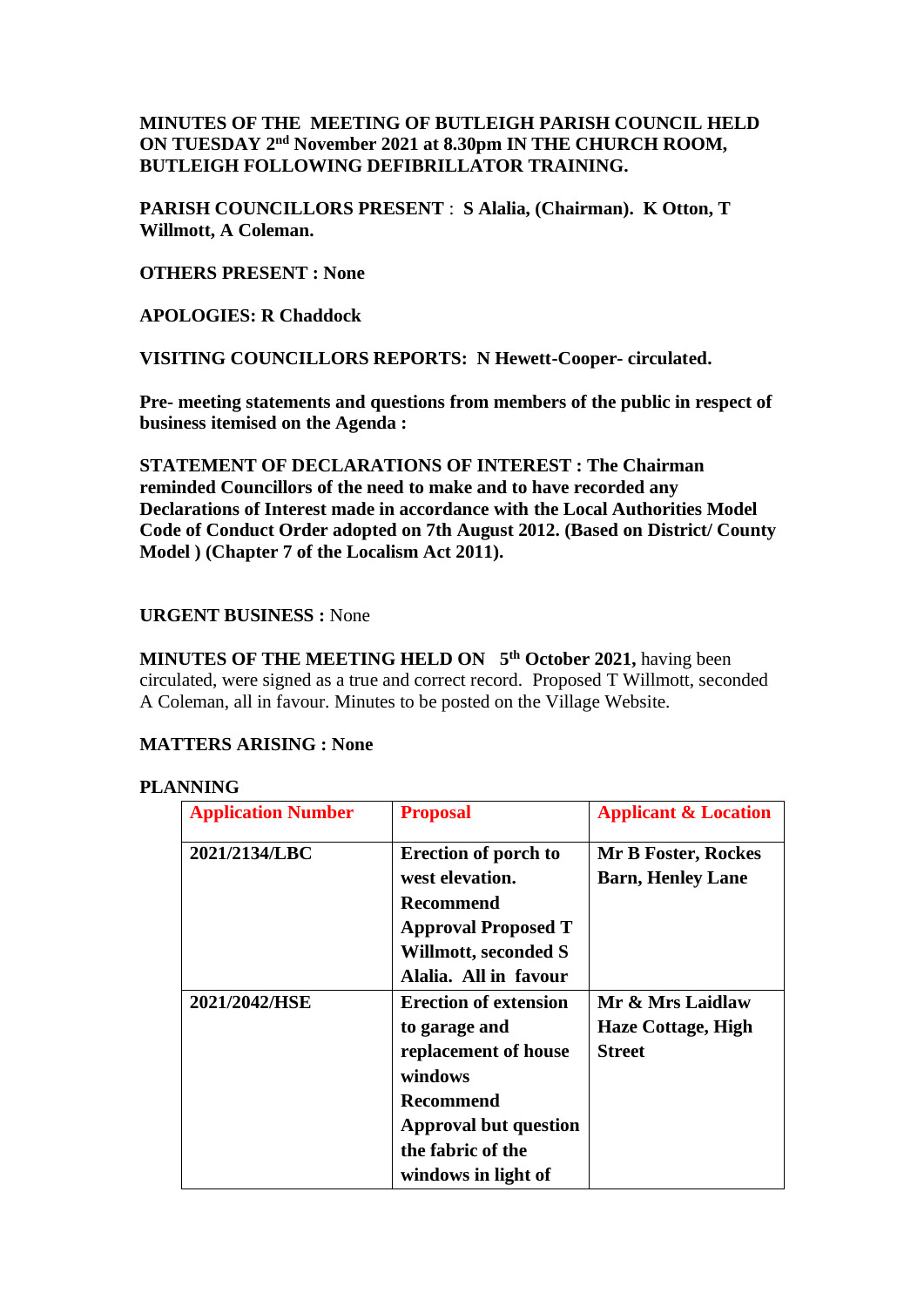| <b>Decisions</b> | being in a Cons area<br><b>Proposed T Willmott,</b><br>seconded S Alalia. All<br>in favour                                                                                                                        |                                       |
|------------------|-------------------------------------------------------------------------------------------------------------------------------------------------------------------------------------------------------------------|---------------------------------------|
| 2021/2106/TCA    | <b>Group of Ash located</b><br>on garden boundary-<br><b>Crown lift all stems</b><br>by 2 metres.<br><b>Overextended beam</b><br>limb on the most<br>western stem-reduce<br>limb by 2.5 metres<br><b>Approved</b> | Mr McDougall<br>The Barn, High Street |

| <b>FINANCE :</b>         |                                  |                                |                      |
|--------------------------|----------------------------------|--------------------------------|----------------------|
| <b>CURRENT AC</b>        |                                  | <b>BRAC</b>                    |                      |
| BALANCE                  | £7943.35                         | <b>BALANCE</b><br>$+$ Interest | £7645.94<br>.19<br>£ |
| $\overline{\phantom{a}}$ | Somerset Garden Services£ 370.00 |                                |                      |
|                          | £ 7573.35                        | <b>Balance</b>                 | £ 7646.13            |

Proposed S Alalia , seconded T Willmott, all in favour**.**

## **DISCUSSIONS REGARDING 2022/23 PRECEPT- Defer to next meeting**

**HIGHWAYS -SPEED INDICATOR DEVICE- UPDATE.** (KO) Supplier will install SID free of charge. If solar is to be used the site will have to be moved further up Sourdown due to the original site being under trees.

**COMMUNITY SPEEDWATCH- UPDATE-** Nothing further to report

**FURTHER SID PROPOSAL (KO)** Police have funded the device. Posts awaited.

**OTHER TRAFFIC MANAGEMENT MATTERS-** Nothing to report

**CORRESPONDENCE:** G Hughes will be resigning from hosting the website on 1st February. Replacement required.

**QUEENS PLATINUM JUBILEE CELEBRATIONS JUNE 2022:** Nothing further to report.

**LEAD COUNCILLORS REPORTS.** A Coleman- Fence at Home Farm removed across footpath.